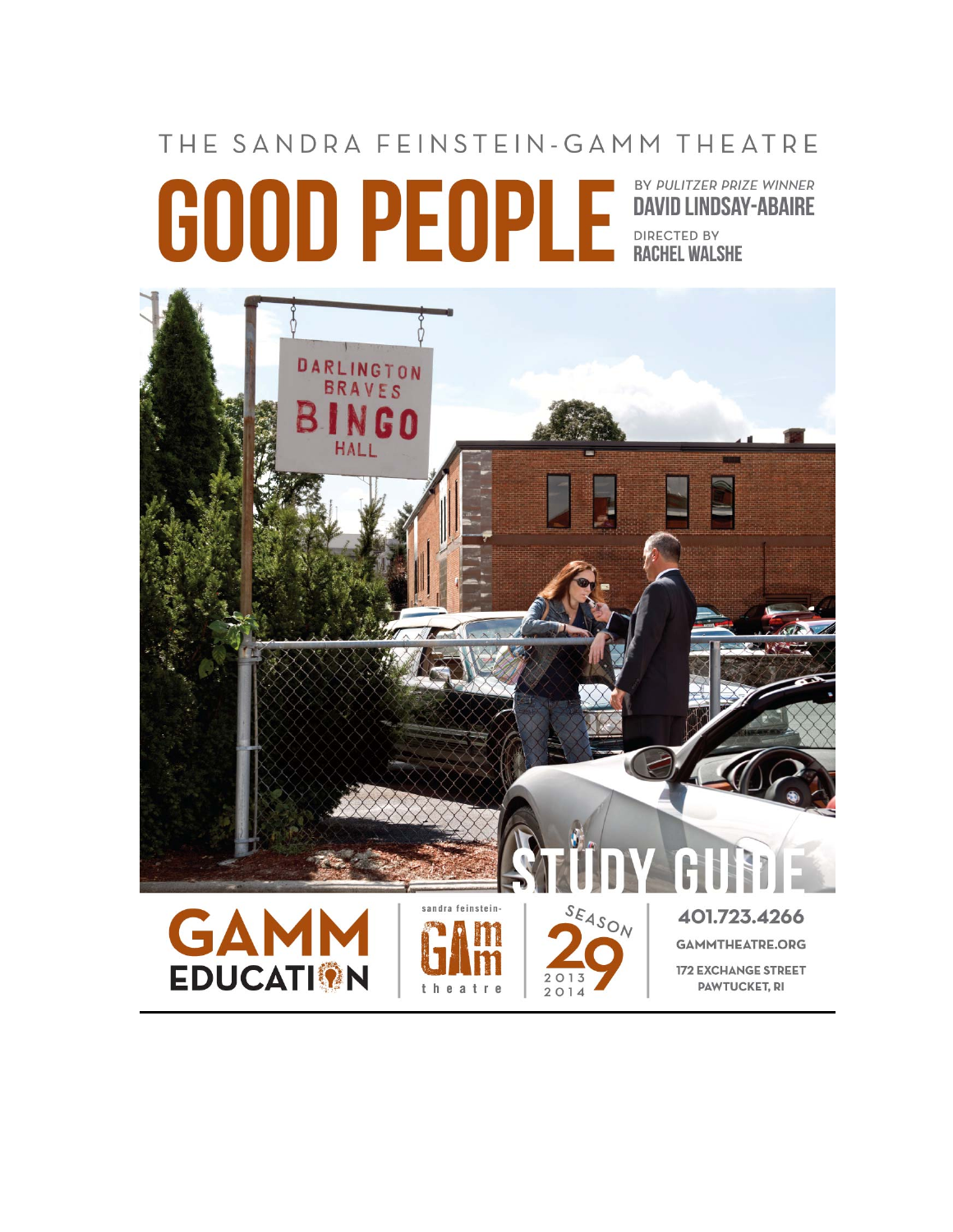# **Table of Contents**

| Prologue:       | Note from Education Director, Steve Kidd<br>-Using This Study Guide in Your Classroom<br>-Benefits of Core Prep visits<br>A look at the Gamm's 29th Season           |
|-----------------|----------------------------------------------------------------------------------------------------------------------------------------------------------------------|
| <b>Act 1:</b>   | <b>Theatre Audience Etiquette</b>                                                                                                                                    |
| Act II:         | David Lindsay-Abaire and <i>Good People</i>                                                                                                                          |
| <b>Act III:</b> | <b>Our Production</b><br>Who made it happen?<br><b>Production Notes</b><br>-Director's Notes, Rachel Walshe & Tony Estrella<br>-Dramaturgical Notes, Jennifer Madden |
| Act IV:         | <b>Background</b>                                                                                                                                                    |
| Act V:          | <b>Themes and Questions for Discussion or Personal</b><br>Writing                                                                                                    |
| Epilogue:       | Thank you!<br>How to learn more through The Gamm                                                                                                                     |

*This study guide was prepared by Tracy Morreo, Susie Schutt and Steve Kidd* 

*We thank the following individuals and organizations for their support of PLAY in our 29th Season:* 

*Bank of America, the Carter Family Charitable Trust, a Community Development Block Grant from the City of Pawtucket, Rhode Island State Council on the Arts, the Rhode Island Foundation, the Otto H. York Foundation, and an anonymous family (as of October 18, 2013).*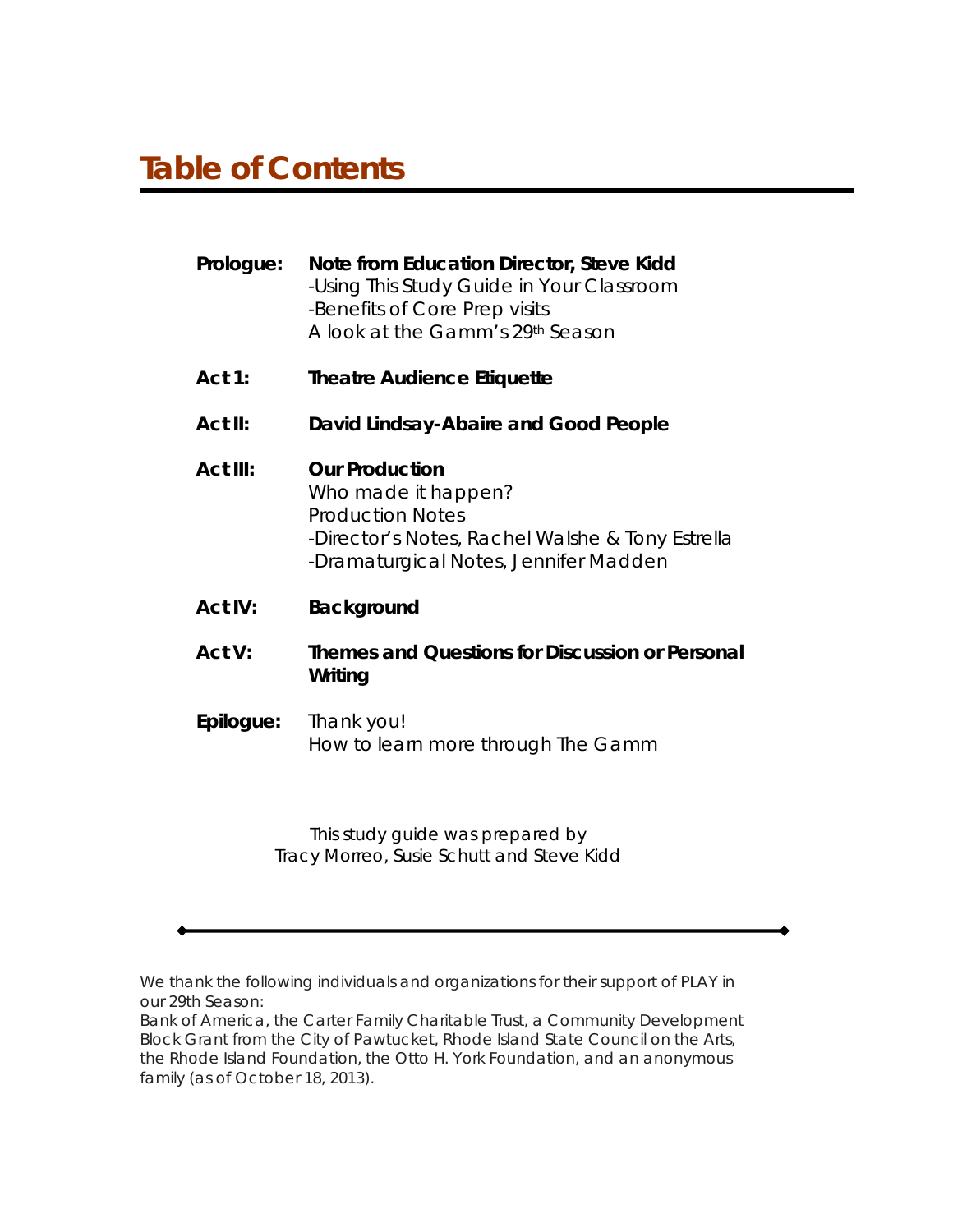# **Prologue**

Dear Educator,

The Sandra Feinstein-Gamm Theatre is pleased to offer you this study guide to share with your students designed to prepare them for our production of *Good People* by David Lindsay-Abaire.

This Study Guide is broken into five acts. In the first act, you will find a few more reminders for you and your students about the nature of performance and what is expected of all audience members attending the theatre. In the second act, you will find a biography of David Lindsay-Abaire, the history of the plays, and a breakdown of the characters. In act three, Director Rachel Walshe articulates her vision and ideas behind our production, Gamm Artistic Director Tony Estrella explores the American Class divide, and Resident Scholar Jennifer Madden looks in depth at Playwright, Lindsay-Abaire's road to *Good People*. Act four offers background and historical information and defines terms and slang used in the play. Finally, we will close our Study Guide with act five, which examines the dominant themes in the play and offers questions for discussion or personal writing. At the end of our study guide, you will be able to find information on how to learn more about The Gamm's Educational offerings.

As part of our Core Prep program, I would like to offer a workshop with your classroom/school before your visit and help prepare your students for the play. In these workshops, I will not only discuss the play and our production concept(s), but we will also get students out of their seats and up on their feet engaging in the themes, motifs and the language of the play. This type of kinesthetic engagement with language and literature ensures students deep comprehension and the sort of textto-self connection that encourages students to invest in reading and literacy-learning.

Much of this work was discovered, developed and inspired by the ArtsLiteracy Project at Brown University. I had the good fortune to work with "ArtsLit" and the strategies and models for learning developed by the organization continue to serve as a foundational pedagogical tool for all Gamm Education programming.

Some benefits of ArtsLiteracy learning include:

• **Community Building in Your Classroom** (Applied Learning New Standards: A1; A2; A5)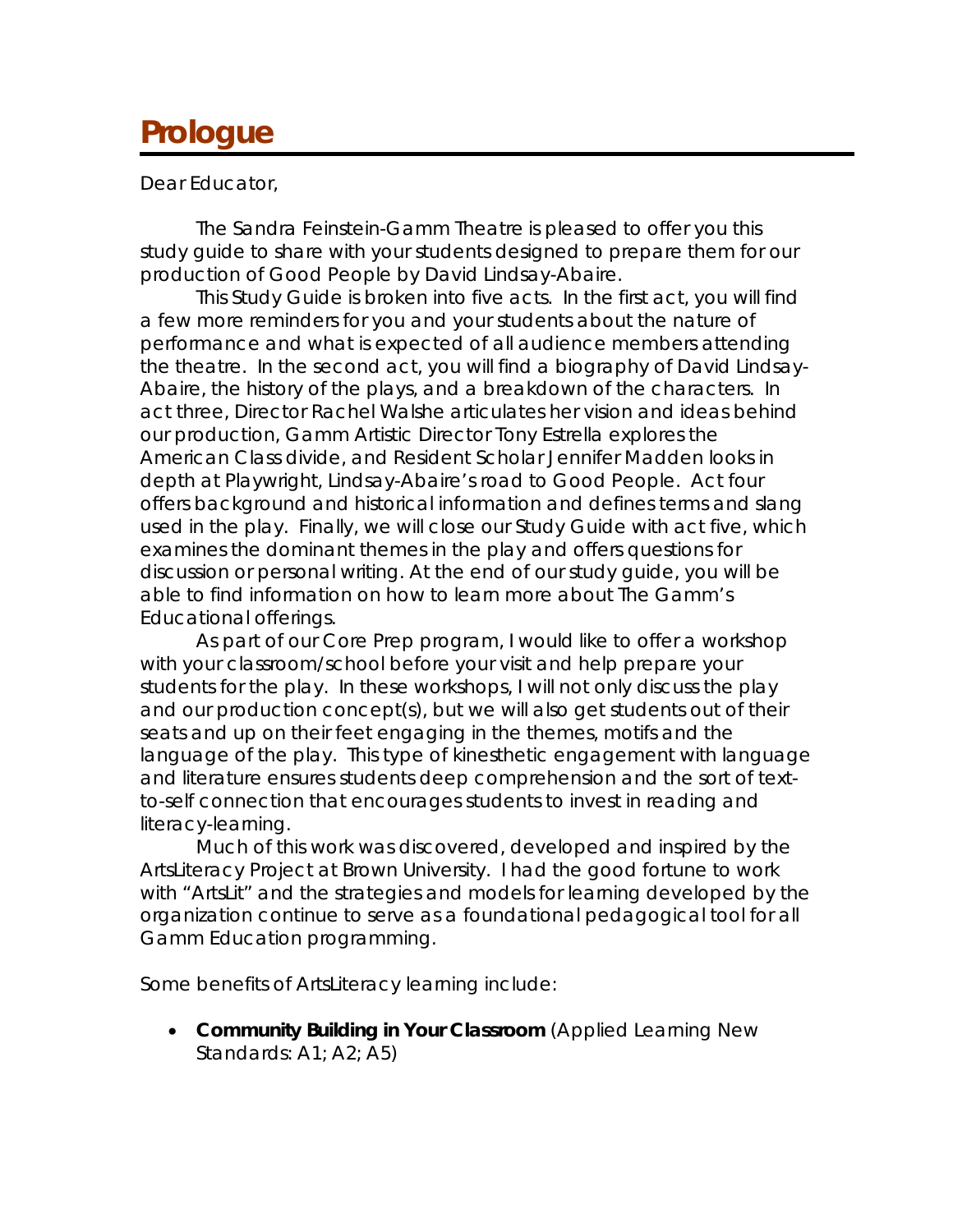- **Inspiration and Background on the Artist** (English Language Arts New Standards: E1; E2; E3; E5; E6; Applied Learning New Standards:  $A2; A3; A5$
- **Entering and Comprehending Text** (English Language Arts Standards: E1; E2; E3; E5)
- **Creating Text for Performance** (English Language Arts Standards: E1; E2; E3; E5)
- **Performing in Your Class** (Applied Learning Standards: A1; A2; A3;  $A_1$ ; A5)
- **Reflecting on Your Performance** (E2; E3; A1; A2; A5)

Moreover, the New England Common Assessment Program (NECAP) has developed GSE's (Grade Span Expectations) and GLE's (Grade Level Expectations) to help "capture the "big ideas" of reading that can be assessed."

We believe that all of our Literacy through Performance work helps to develop the following literacy skills.

# **WRITING**

- W-2: Writing in Response to Literary Text (showing understanding of ideas in a text). A "text" covers not only books and plays, but film and other kinds of media.
- W-3: Making Analytical judgments about text (how good was it? What stuck out?)
- W-4: Creating a Storyline
- W-5: Applying Narrative Strategies (how did they tell the story?)
- W-14: Reflective Essay

# **ORAL COMMUNICATION**

- OC-1: Interactive Listening (how well students listen; how much information they pick up hearing something once – asking a student to write a comprehensive account of a play certainly works)
- OC-2: Making Presentations (each senior in Rhode Island will be asked to put on a senior exhibition, capstone project or portfolio that includes a public demonstration on a particular subject. Learning about public performance is an obvious tie-in).

# **READING**

- R-4: Initial Understanding of Literary Texts (where is the climax in a story? How would you set this play in contemporary society?)
- R-5: Analysis and Interpretation of Literary Text/Citing Evidence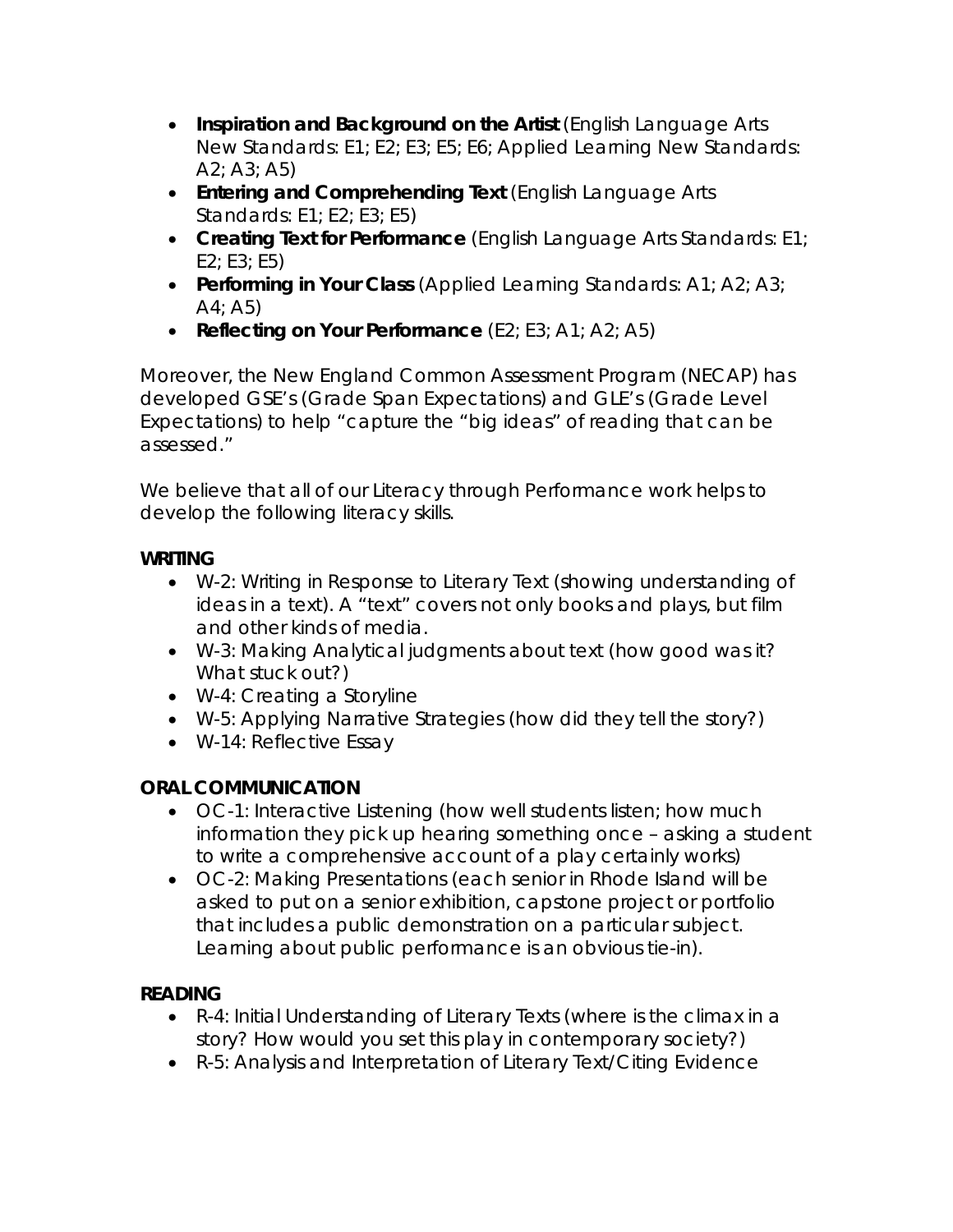• R-11: Reading Fluency and Accuracy (part of the benefits of reading a script out over and over in rehearsal is an increase in reading fluency and accuracy)

Furthermore, attending a production addresses several Common Core Standards in Reading: Literature Standards, Speaking and Listening Standards, and, of course, Theatre Arts Standards in Aesthetic Judgment, Cultural Contexts, and Communication.

Please see more exercise and strategies for ArtsLiteracy learning at www.artslit.org. We would love to hear from you about your experiences using this study guide. It is a great help to us as we build on our education program from year to year.

Steve Kidd Resident Actor/Education Director The Sandra Feinstein-Gamm Theatre

# A Look at the Gamm's 29th Season:

**"**Past, present and future collide in our 2013-14 season**,"** says Artistic Director Tony Estrella**.** "Taking our cue from our centerpiece Shakespeare production, Macbeth, we offer five plays that examine time as defined by the Scottish king himself: "all our yesterdays" to "this petty pace from day to day," then looking forward to "tomorrow, and tomorrow, and tomorrow." I am incredibly excited to return to Shakespeare after the hiatus that followed last season's hit production of *Hamlet*, and also to present the Rhode Island premiere of four varied and powerful contemporary works that have already excited audiences the world over.

The pairing of Caryl Churchill one-acts, A NUMBER and FAR AWAY, ushered in the new season and put a provocative science-fiction slant on a not-so-distant future. Season 29 now continues with GOOD PEOPLE, South Boston native David Lindsay-Abaire's Tony Award-nominated play illuminating the gap between rich and poor in today's America. Dan LeFranc's innovative 2012 off-Broadway hit THE BIG MEAL follows, tracing five generations of a typical American family as they live their lives-from first kiss to final goodbye –without ever leaving the dinner table! Next, The Gamm reunites with its signature playwright for what promises to be a gripping production of William Shakespeare's timeless MACBETH. The season concludes with David Harrower's controversial BLACKBIRD, a darling of the Edinburgh International Fringe Festival, as well as a West End and Off-Broadway hit, about the fallout from an illicit affair between a girl and a much older man.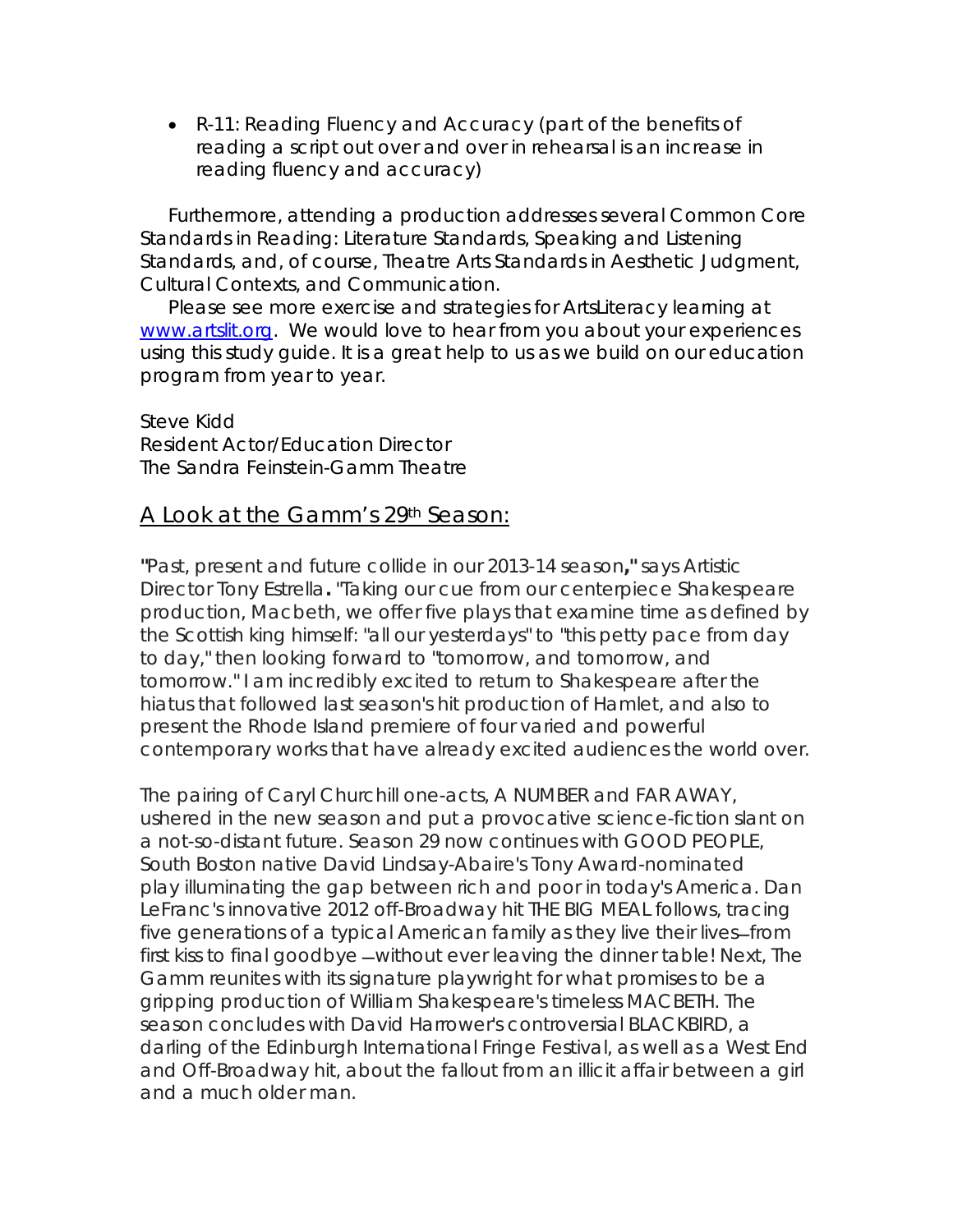# **ACT I: Theatre Audience Etiquette**

What is so exciting about attending the theatre - especially in a smaller space such as the Gamm - is that it is live! Live theatre is different from other forms of entertainment; unlike film and television you are encouraged to pay close attention and actively engage your imagination.

You are mere feet (and sometimes inches!) away from the actors. Thus, you the audience, play an active role in the experience. The actors can see and hear you and any distracting behavior (talking, text messaging, unwrapping candy, the ringing of cell phones, etc) can affect the actor's concentration, disrupt the performance, and ruin the experience for other audience members. So we ask that you refrain from talking or making any noise during a performance. Thank you!

#### **The Nature of Performance**

Controversial British playwright Sarah Kane once observed: "There's always going to be a relationship between the material and that audience that you don't really get with a film… People can walk out or change channels or whatever; it doesn't make any difference to the performance… It's a completely reciprocal relationship between the play and the audience."

The performance you see will never be precisely the same, for it will never have the same audience; every performance is unique. Theatre scholar Robert Cohen observed the essential paradox of live performance:

- It is unique to the moment, yet it is repeatable.
- It is spontaneous, yet it is rehearsed.
- It is participatory, yet it is presented.
- It is real, yet it is simulated.
- The actors are themselves, yet they are characters.
- The audience is involved, yet it remains apart.

 "Theatre is not just another genre, one among many. It is the only genre in which, today and every day, now and always, living human beings address and speak to other human beings… It is a place for human encounter, a space for authentic human existence…"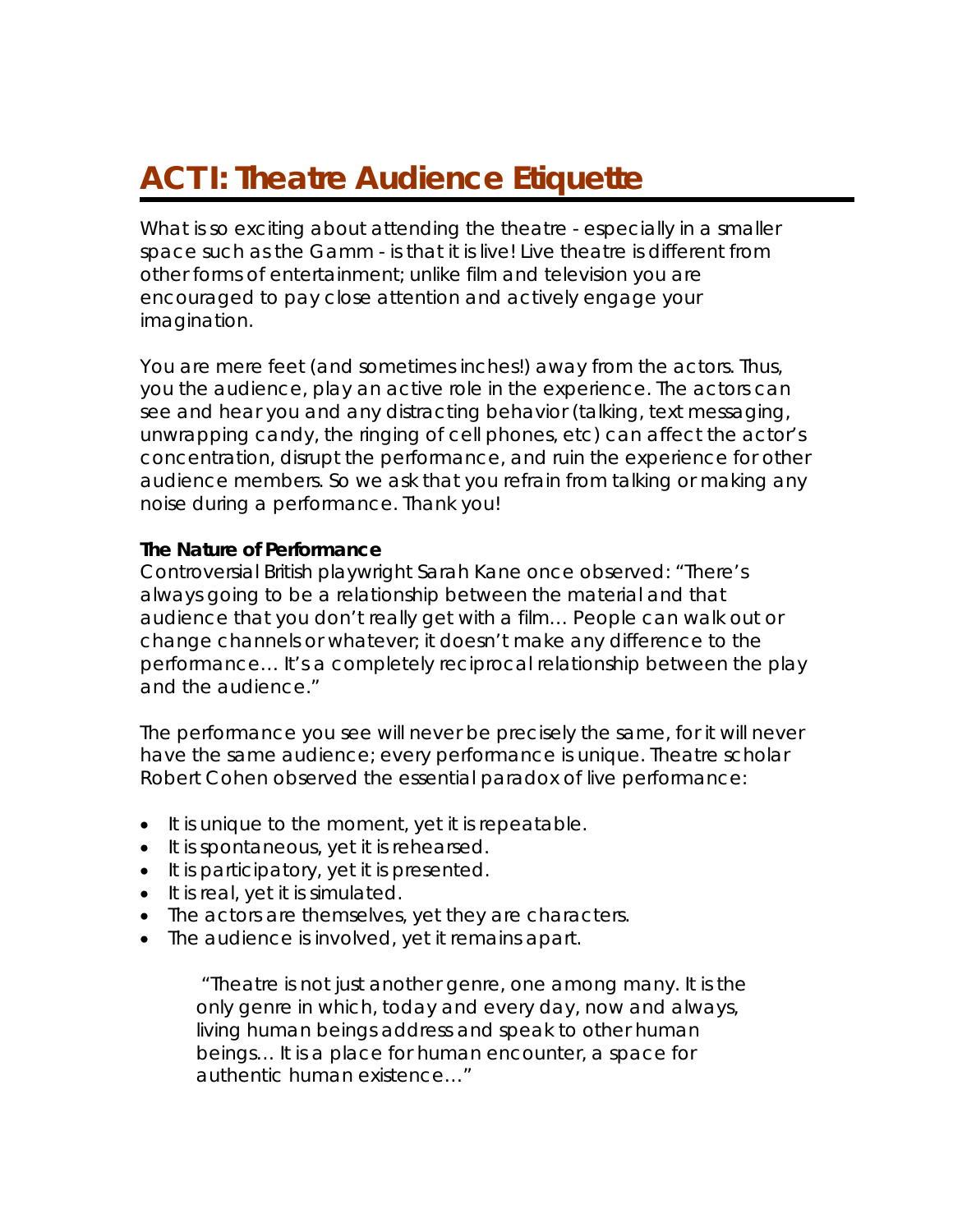-Vaclav Havel, President of the Czech Republic and **Playwright** (From Robert Cohen's *Theatre: Brief Version*)

Discuss with your students the particular demands and benefits of attending a live performance. Perhaps have them brainstorm how theatre is different from film, television and sporting events.

# **ACT II: David Lindsay-Abaire and** *Good People*



### **About David Lindsay-Abaire:**

David Lindsay-Abaire was born in November 1969 and is an American playwright, lyricist and screenwriter. He studied theatre at Sarah Lawrence College and graduated in 1992. From 1996-1998, he wrote under the tutelage of playwrights Marsha Norman and Christopher Durang in the American Playwrights Program at Juilliard.

His first theatrical success was *Fuddy Meers*. Other plays include *A Devil Inside* (1997), *Snow Angel* (1999), *Dotting and Dashing* (1999), *Wonder of the World* (2000) and *Kimberly Akimbo* (2000). In 2006, his play *Rabbit Hole* was produced in New York with Cynthia Nixon, Tyne Daly, and John Slattery and won the 2007 Pulitzer Prize for Drama. It was also nominated for a Tony Award for Best Play, with Cynthia Nixon winning the Tony for Best Actress.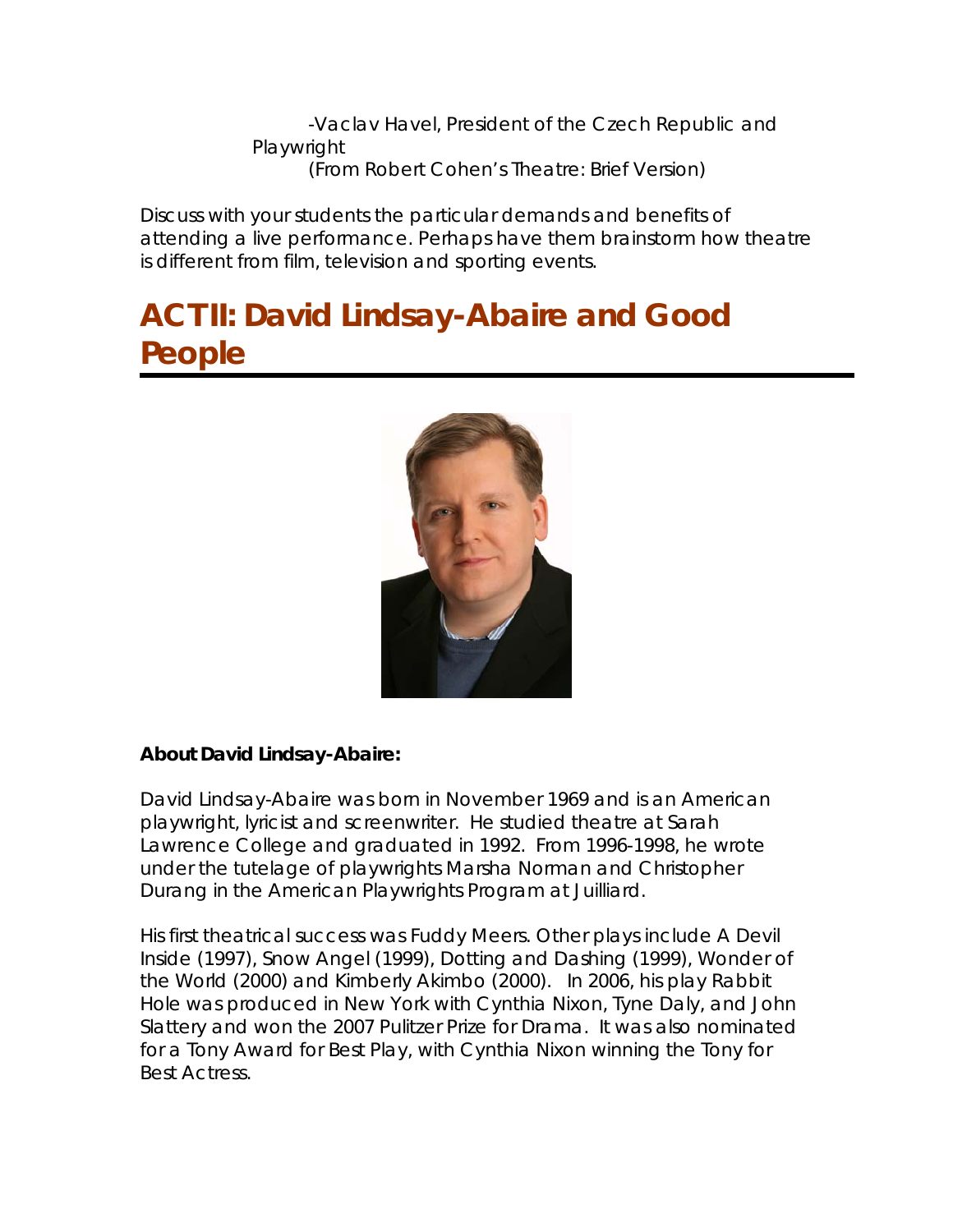Lindsay-Abaire has written a number of screenplays, including the film adaptation of his play *Rabbit Hole*, *Robots* and most recently *Oz the Great and Powerful*. He wrote the movie adaptation of *Rise of the Guardians* for DreamWorks Animation and the book and lyrics for *Shrek the Musical* and *High Fidelity the Musical*.

### **About** *Good People***:**

*Good People* opened on Broadway on March 3, 2011 with Frances McDormand and Tate Donovan in the lead roles. It was nominated for a Tony Award, Drama League Award, Drama Desk Award, Outer Critics Circle Awards, and received the New York Drama Critics' Circle Award. Frances McDormand received the Tony Award, Drama Desk Award, and Outer Critics Circle Awards for her performance in the play.

Synopsis: When Margie Walsh, a single mother with a severely disabled adult daughter, loses her job at a South Boston dollar store, she looks to her high-school-boyfriend-turned-successful-doctor for a new job. But her attempt to hit up "Dr. Mike," who left working-class "Southie" for the manicured lawns of Chestnut Hill, takes a surprising turn when Margie realizes the power of a secret from her old flame's past.

Characters and Setting *Good People* takes place in South Boston's lower end and Chestnut Hill Massachusetts.

*Margaret (Margie),* white, about fifty *Stevie*, white, in his twenties *Dottie*, white, mid sixties *Jean*, white, about fifty *Mike*, white, about fifty *Kate*, African American, in her thirties

# **ACT III: Our Production**

## Who Made It Happen:

## **On Stage:**

| Margaret      | Jeanine Kane       |
|---------------|--------------------|
| <b>Stevie</b> | Marc Dante Mancini |
| Dottie        | Margaret Melozzi   |
| Jean          | Casey Seymour Kim  |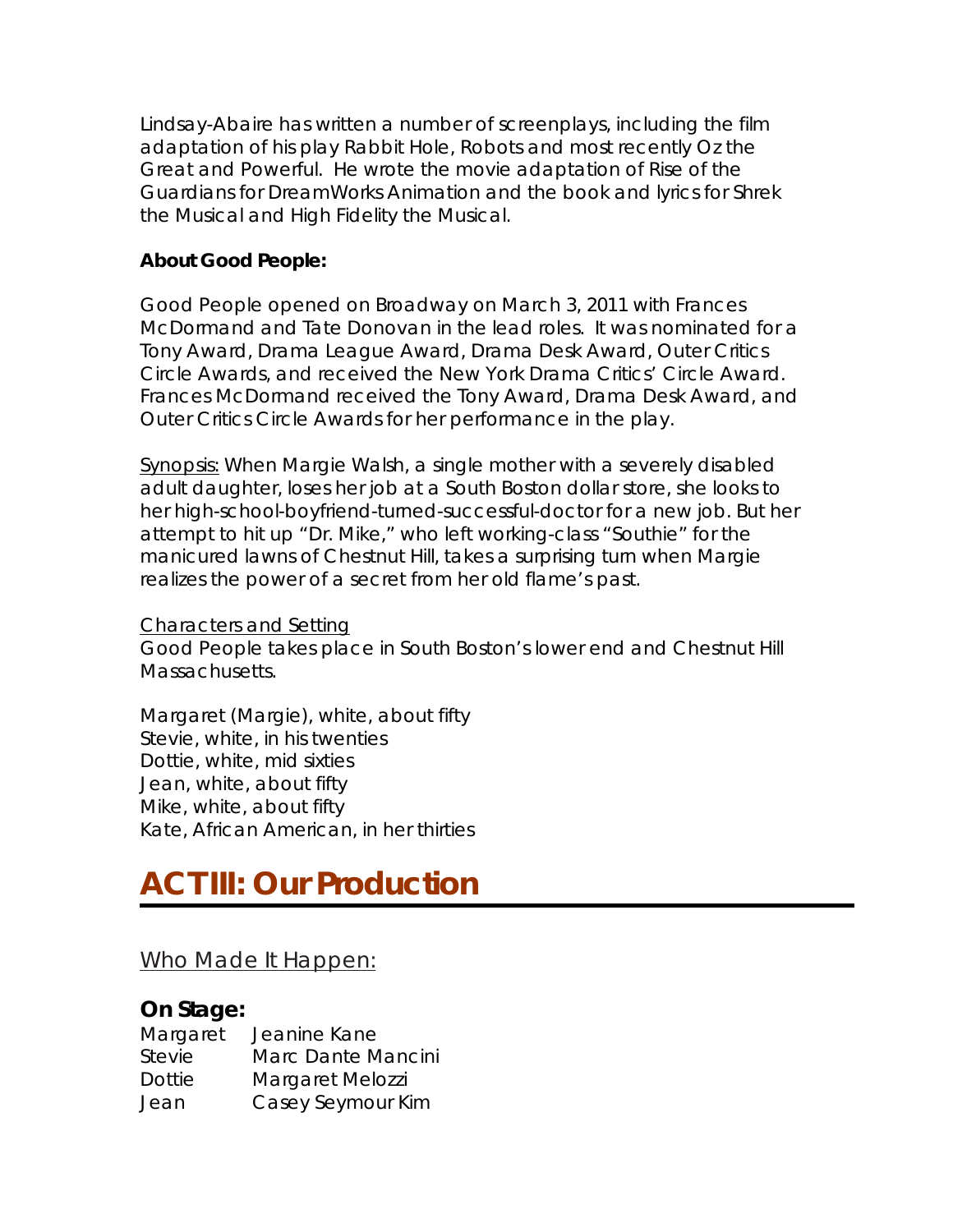Mike Bill Mootos Kate Mia Ellis

## **Behind The Scenes:**

Directed by Rachel Walshe Set Design by Jessica Hill Costume Design by Amanda Downing Carney Lighting Design by Matthew Terry Stage Management by Stef Work -

Assistant Director: Steve Kidd Production Manager: Jessica Hill Assistant Stage Manager: JonPaul Rainville Production Assistant: Siobhan Reddy-Best Props Master/Scenic Artist: Carrie Capizzano

#### Production Notes:

### **Directors' Notes:**

By Rachel Walshe, *Director of* Good People

Twelve going on thirteen, we moved which meant I had to attend a new school, smack in the middle of the wrought years of junior high. The "new kid" in a solidly working-class public school, I was sick with anxiety about making friends. On the first day, a gum-snapping girl who smelled of cigarettes and Aquanet – let's call her "Tara" - offered to be my locker partner. I jumped at the chance. A friend! But before locks were distributed, the teacher said there had been some sort of mix-up and our pairing wouldn't be possible after all. I was assigned to bunk with "Kristy," a wholesome girl in a soccer uniform. A small event in the grand scheme of life? Perhaps. But whenever I think about that last minute change-up, I see a place where the road forked and – thanks to sheer luck – I befriended an academically ambitious soccer player as opposed to "Tara" who ended up pregnant by ninth grade and had dropped out by tenth.

The notion that *luck* has more to do with one's life trajectory than anything else flies in the face of our nation's most prized core value: that hard work will set you free; that if you pull yourself up by your proverbial bootstraps and make good *choices*, you're a shoe-in for upward mobility.

*Good People* is a meditation on this luck-versus-choice dichotomy. Margie Walsh, a lifelong resident of Boston's solidly Irish-Catholic workingclass neighborhood of Southie, is but a missed paycheck away from homelessness with her mentally disabled adult daughter. When local-boy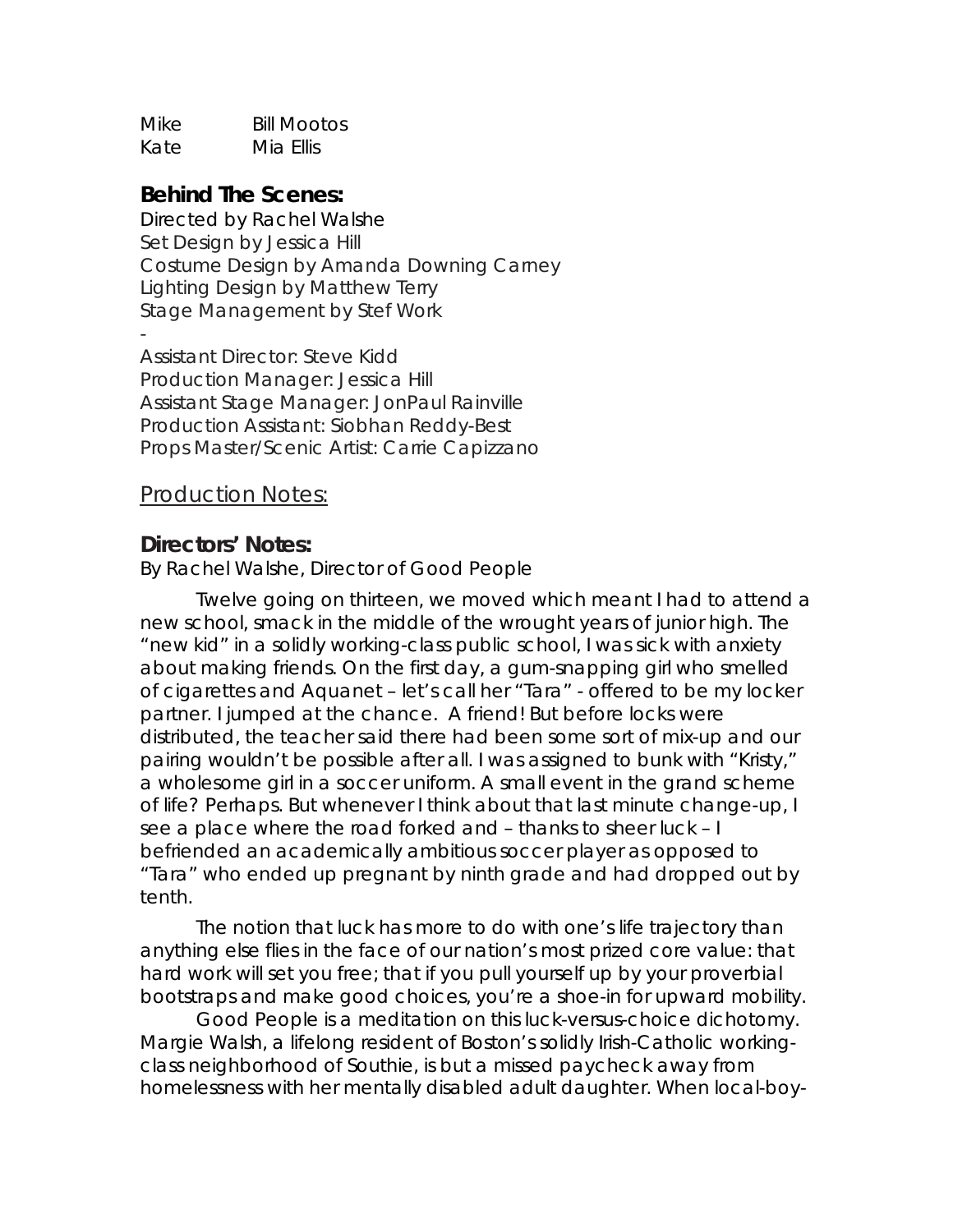done-good Mikey Dillon returns home a successful doctor, this dichotomy is thrown into startling relief.

On the surface, Mikey and Margie were born into the same difficult circumstances: rough neighborhood, widespread poverty, and racially charged local politics. So how did Mikey make it out but Margie couldn't? The conventional wisdom on this – inherited largely from past immigrant generations who worked tirelessly towards middle-class status despite a bevy of social disadvantages – is that hard work, sacrifice, and good choices are the keys to forging a financially solvent life. This is the philosophy to which Mikey appeals when he argues, "I worked my ass off. That's the only way out of there," implying that Margie didn't make it out because she didn't *work* hard enough.

Margie eviscerates Mikey's philosophy on this by exposing its fatal flaw: Most of those "good choices" people like Mikey make when climbing their way out of places like Southie are really nothing more than *luck* masquerading as choice. When Margie scratches the surface of the difficult circumstances Mikey claims they share, key distinctions emerge that are far from irrelevant and have nothing to do with choice, like the type of parents you end up with, or like having good teachers who look out for you. Mikey has revised his own history to see personal choice at play where Margie sees dumb luck.

But *Good People* cannot be reduced to a simple valorization of the working-class hero in Margie Walsh or the demonization of privilege in Mikey Dillon. In the hands of Lindsay-Abaire, these characters are too complicated and nuanced to label "hero" or "villain." Where Mikey subscribes to the myth that "hard work" and "good choices" are the only reasons he "got out," Margie's fierce clan loyalty undermines her at every turn. She repeatedly puts "Southie pride" ahead of her own best interest. *Good People* insists we examine that pride closely - is clan loyalty truly noble? Or is it an excuse for lack of ambition?

Looking back on that fateful first day of 8th grade, it occurs to me that the "mix-up" my teacher cited was probably pure fiction. Maybe she saw something in me worth protecting from "Tara." Too bad no one was looking out for her in the same way. Lucky me.

#### **Everybody Knows**

By Tony Estrella, *Gamm Theatre Artistic Director* 

*"Everybody knows the dice are loaded Everybody rolls with their fingers crossed.. Everybody knows the fight was fixed*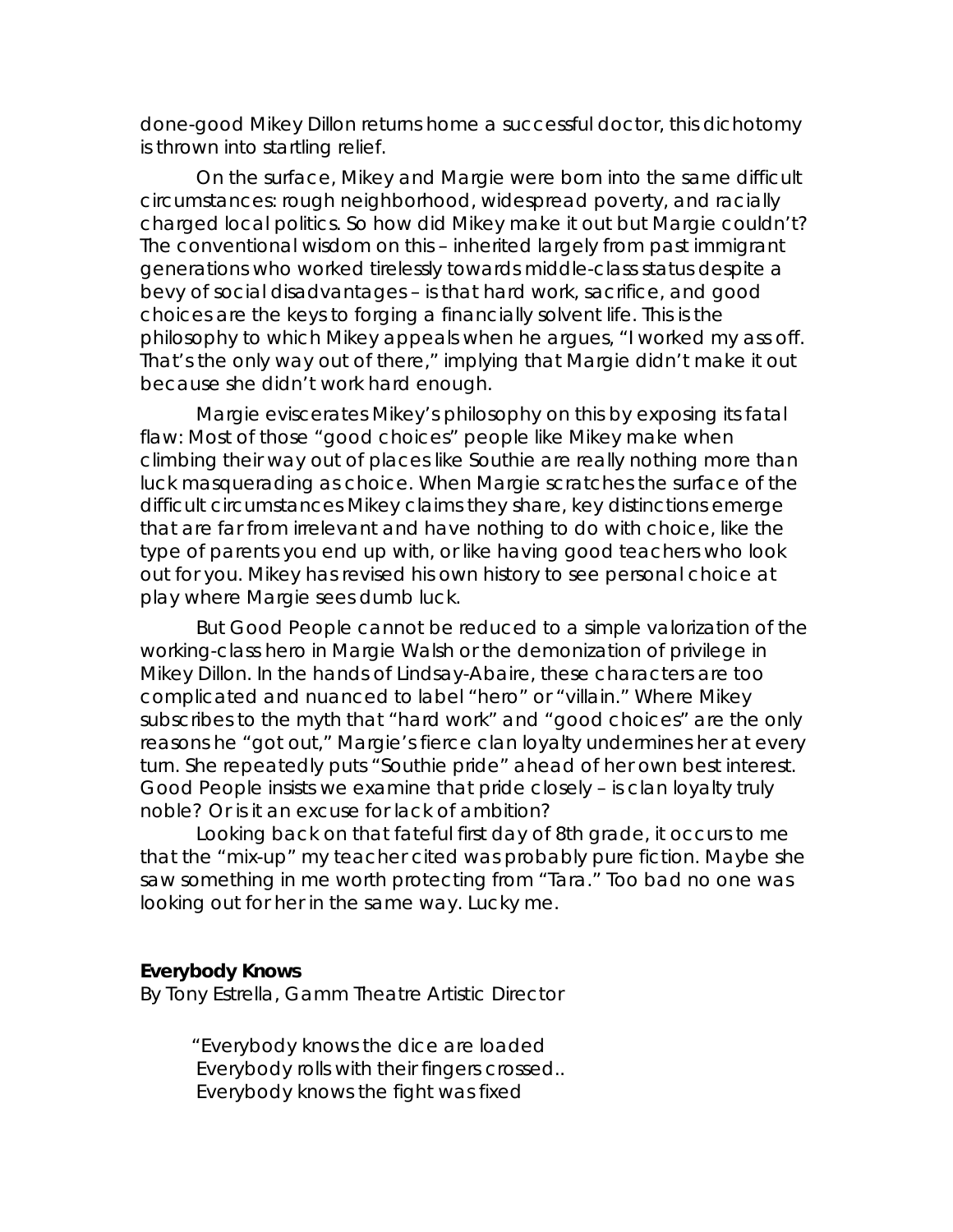*The poor stay poor, the rich get rich That's how it goes, Everybody knows... Everybody knows it's coming apart Take one last look at this Mighty Heart Before it blows..."*  ~ Leonard Cohen

I grew up here in Pawtucket. I spent the early years of my childhood among the largely Catholic descendants of Portuguese, Irish and Italian immigrants. While perhaps not as homogeneous as the South Boston or "Southie" of David Lindsay-Abaire's brilliant *Good People*, both hardscrabble neighborhoods share a fierce insularity and an uneasiness with notions of social mobility. My Dad was a Teamster as was my grandfather. We didn't have a whole lot but then again we didn't want for much either. We had a decent home and healthcare and had our cavities filled without fearing bankruptcy or homelessness. I was undoubtedly, even proudly working class and, if I'm honest, incredibly lucky. I had a strong, caring family and really great timing. As I made my way from grammar school to junior high and high school, educational opportunities unavailable to my parents presented themselves and earned me a life.

Nowadays we are all *middle*-class. There is no longer a *working*class in America. Of course, workers still exist and despite ever diminishing ranks so do the trade unions that gave them an identifying consciousness along with a sense of pride in their labor's contribution to society not to mention the financial recompense that provided them and their families with living wages and adequate health benefits. Today, our prevailing third-world narrative of a binary America pits the 1% (the mega-rich) against the 99% (the rest of us). Are 99% of us actually middle class? Or, perhaps, are none of us? Aren't we all rugged individuals? Well then, ipso facto, there can be no such thing as class. As Americans we are all created equal and allowed the same opportunities, so all any of us needs is the will, right? Because where there's a will there's a... The dirty (not so) secret is everybody knows that for many hard-working, good people there is no *way*. A significant portion of the 99% continue to struggle in poverty, income inequality increases, our transformation from an industrial to a service economy means a former Teamster now has to make ends meet at the local Walmart while dirt cheap technologies from cellphones to flat-screens soothe us with the trappings of *abundance*, all sorts of cool *stuff* that obscures the *scarcity* of meaningful economic progress.

The 2008 crash brought collapse, foreclosure and despair to much of the country and, though we seem to know how and why it occurred, we have yet to make a serious reckoning with its architects or, for that matter, the reckless risk taking that will surely blow the bubble up to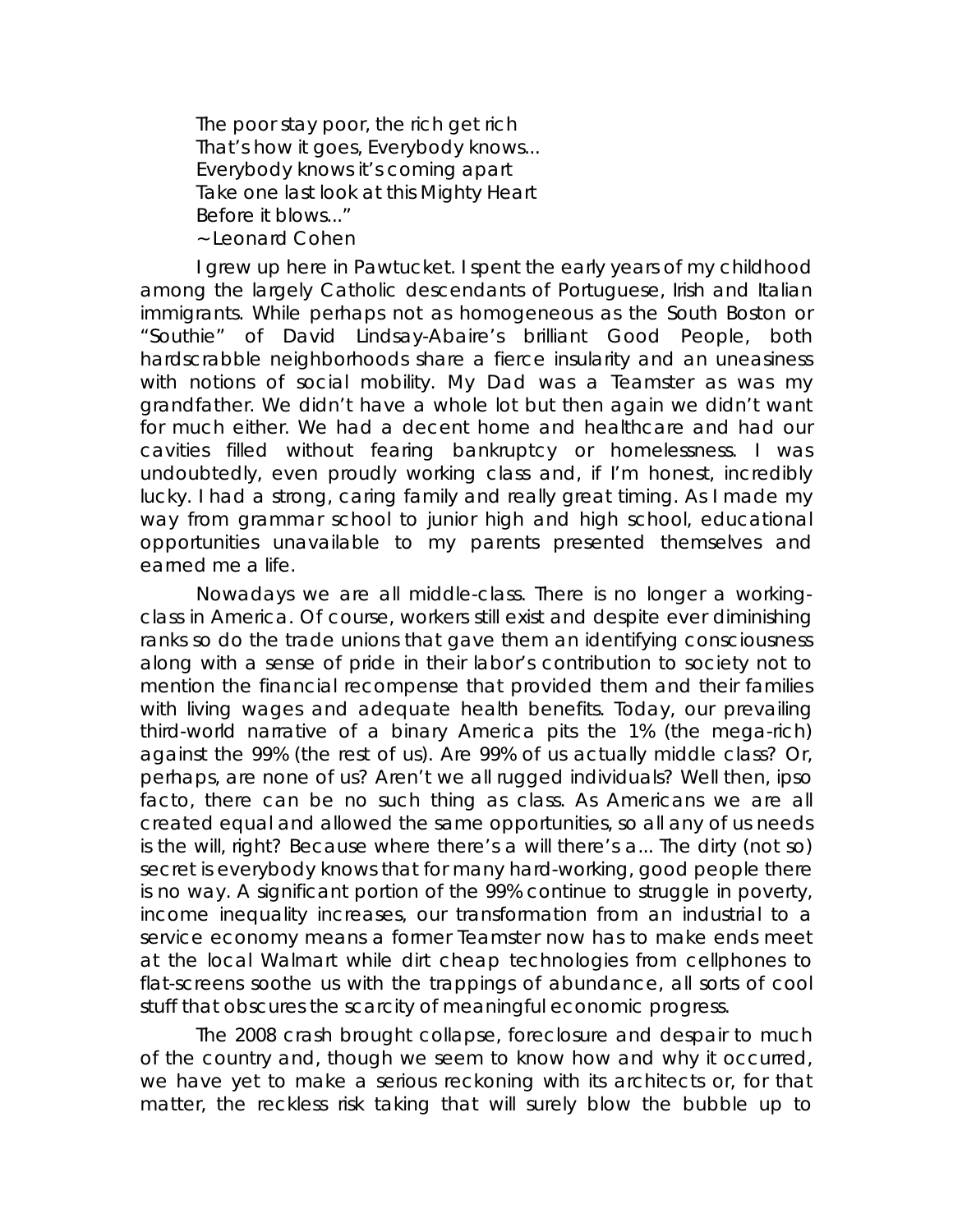bursting all over again. The anger, the '"We've had enough already" energy that birthed Occupy and other serious protest movements, has all but disappeared. It seems that no one in America is poor anymore, we're pre-rich, just a scratch ticket, Bingo game or craps throw away. And don't call it luck, it's *will*. We just have to pick the right numbers or play the smart odds. Pay no attention to my rabbit's foot and crossed fingers.

*Good People* stares into the chasm that separates the haves and the have-nots. In refusing to traffic in the stereotypes that so often lampoon both sides of this struggle, Lindsay-Abaire has created a supremely humane work of art that tells us what everybody knows but is afraid to say: The chasm can only become so wide before the fault starts to give and the whole edifice crumbles. By asserting the common humanity of Margie and Mike, Lindsay-Abaire suggests that we are not quite that far gone. That just maybe this mighty American heart has some blood left in it yet.

# **Dramaturgical Notes: Boot Straps at The Bingo**

By Jennifer Madden, *Gamm Theatre Resident Scholar*

*What does Barack Obama talk about all the time? The middle class... Since when in America do we have classes? Since when in America are people stuck in areas or defined places called a class? That's Marxism talk.* ~ Rick Santorum, former U.S. Senator Santorum and Republican presidential candidate

*If you don't have a job and you are not rich, blame yourself.* ~ Herman Cain, Tea Party activist and former Republican presidential candidate

Admittedly, the epigrams above are low-hanging fruit but the obtuse logorrhea of Santorum and Cain underline the uniquely American paradox of the class tensions in David Lindsay-Abaire's *Good People*: How to fix a problem that many people refuse to believe exists? Margie Walsh, a single mother of an adult disabled daughter has just been fired from the local Dollar Store in her rough South Boston neighborhood. Desperate and potentially facing eviction, Margie seeks the help of an old high-school fling, Michael (Mikey) Dillon, a successful doctor she hasn't seen in thirty years. Michael escaped the projects and now lives in affluent Chestnut Hill. He's moved less than ten miles as the crow flies but to all but the luckiest of his Southie neighbors he has made a virtually untraversable journey. Working-class Margie and wealthy Michael endure an uncomfortable reunion simmering with tension and resentment. Margie mocks Michael's "lace-curtain Irish" pretensions while Michael bristles at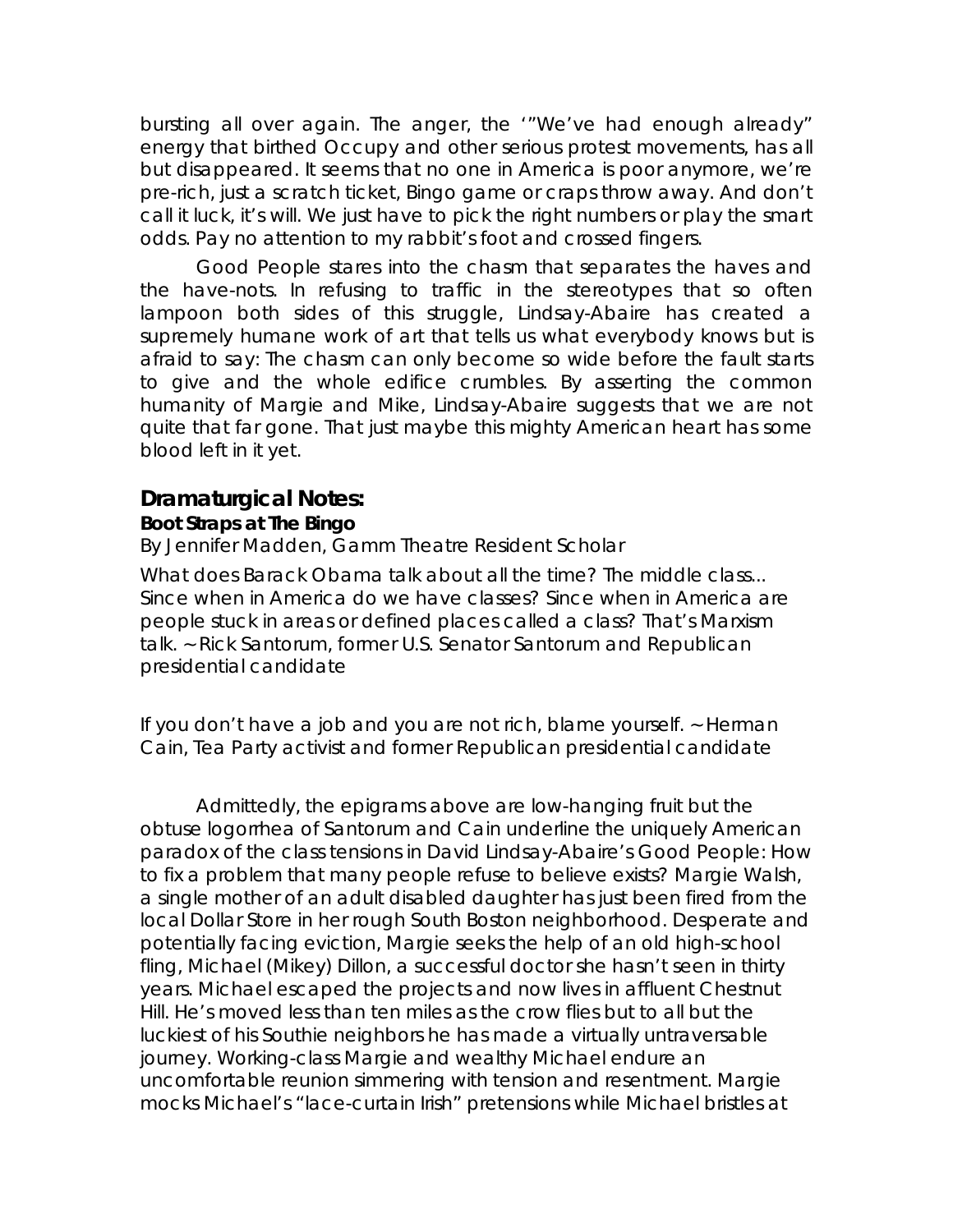her assumptions. They glare across the class divide, alienated and unknowable to the other.

Playwright David Lindsay-Abaire understands both Margie and Michael's viewpoints, neither making excuses for nor idealizing one side. A Southie native and the child of a fruit peddler and factory worker, Lindsay-Abaire received a scholarship to prestigious Milton Academy prep school. This provided him a unique perspective of the "haves" and the "havenots" as he commuted from Southie (site of the explosive busing crisis in the 1970s and home of notorious organized crime figure Whitey Bulger) to Milton (named second best place to live by *Money Magazine*)*.* The Milton scholarship offered Lindsay-Abaire with a priceless opportunity for an excellent education, and altered the course of his life. He later attended Sarah Lawrence College and Juilliard and won the Pulitzer Prize for Drama for his play *Rabbit Hole* in 2007. "There were kids who were just as smart as I was," Lindsay-Abaire observes, "who didn't have that luck."

As a writer Lindsay-Abaire doesn't rely on easy stereotypes (the inherently noble poor or corrupt clueless rich), however as *New York Times*  critic Ben Brantley observes, "*Good People* refuses to shy from the clichés that its characters would normally use." His characters often rely upon illinformed assumptions and facile prejudices. Margie's friend Jean assumes Margie's twenty-something boss Stevie is gay because he enjoys bingo, which doesn't fit into her narrow expectations of gendered behavior. Anyone behaving outside that frame is automatically suspect. Conversely, when Margie visits Michael's home, his wife Kate, a professor at Boston University, initially mistakes her for hired help because she doesn't resemble a Chestnut Hill denizen. Kate is from an affluent family but as an African-American is no stranger herself to the indignity of others' easy assumptions. Considering Southie's history of explosive racial tension, the give and take in this scene simmers with underlying cultural tension and dark irony. But for Lindsay-Abaire, Kate's class is more significant than her race. "He plays the race card here," writes Ben Brantley, "only to suggest that for his purposes it's irrelevant.

Initially Lindsay-Abaire worried that his Southie milieu might be too specific and insular for audiences outside the Boston region, but the issues and themes of the play are universal and sadly all too relevant with continued socio-economic disparity, high unemployment rates, and the increasingly devalued college degree. So is geography necessarily destiny? Unlike the ancient Greeks, we tend to think of fate as metaphor rather than literal, inexorable force. However the circumstances of birth and upbringing can relentlessly determine the trajectory of a life as much as any Delphic oracle. One wrong decision or one bit of good luck can send a life spiraling in an unimagined direction. "There's this idea out there that you can accomplish anything if you just work hard enough," says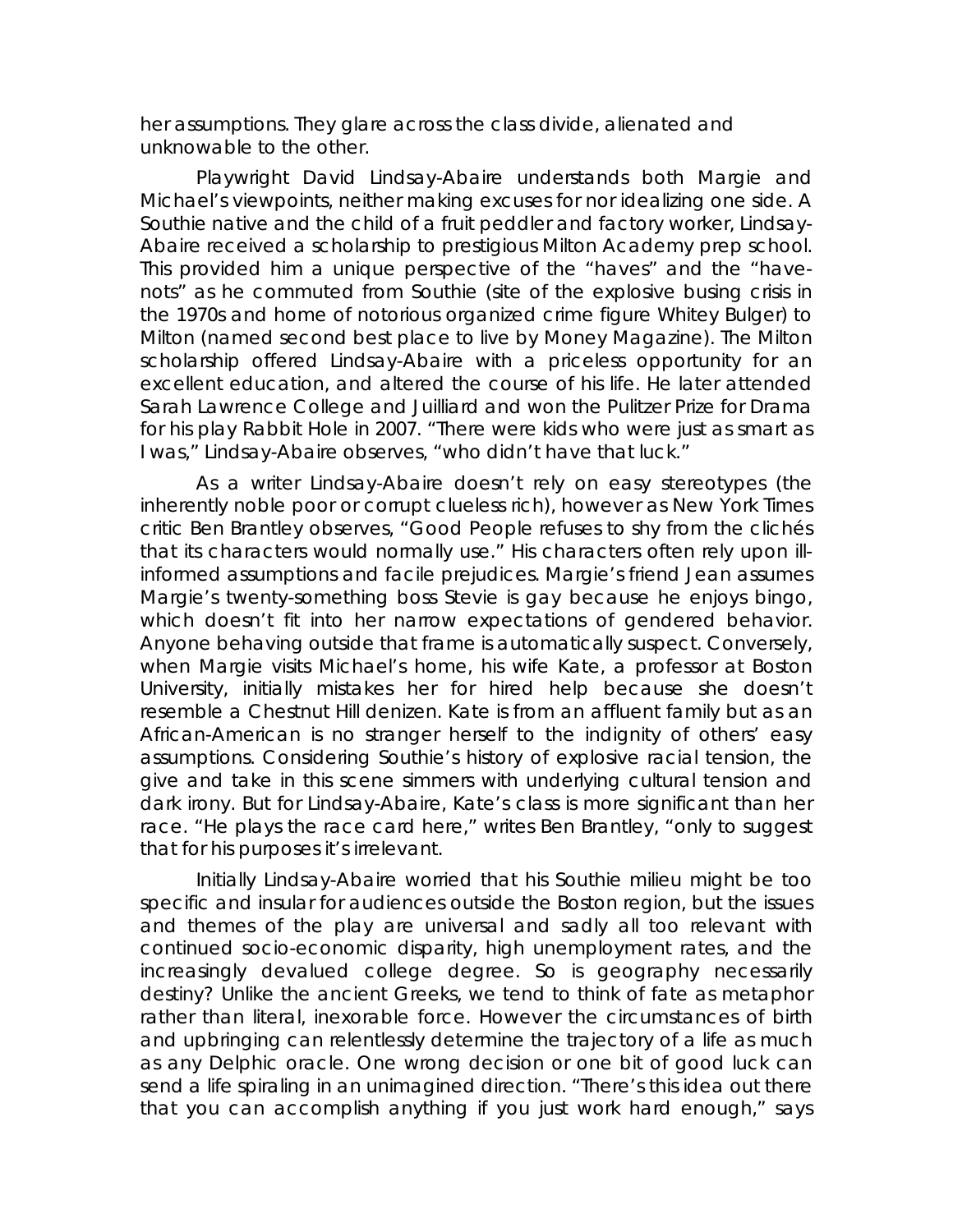Lindsay-Abaire, "Of course you have to work hard, but you also need opportunity, life skills and luck."

# **ACT IV: Background**



## About South Boston:

South Boston or "Southie" is a densely populated neighborhood in Boston Massachusetts. It abuts Dorchester Bay and is located south and east of Fort Point Channel, the waterway which separates it from downtown Boston. South Boston is one of the oldest, most historic neighborhoods and is home to some of the oldest public housing projects in the United States. Southie is popularly known as a working class Irish American neighborhood, although its demographics are rapidly changing. It is also known for being a tight knit community with a history of organized crime.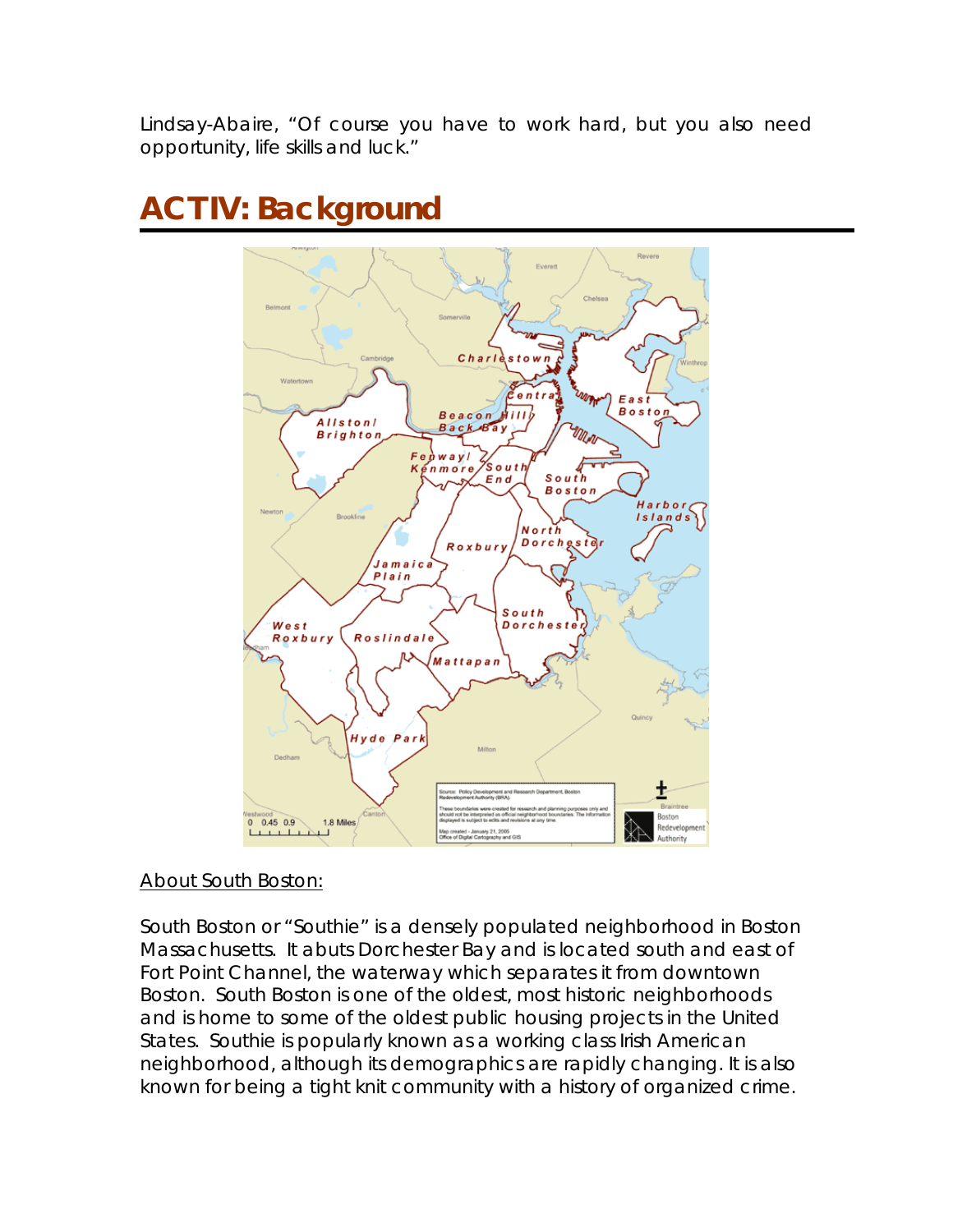### **Films about Southie and the class divide:**

- *Good Will Hunting* (1997)
- *The Boondock Saints* (1999)
- *Mystic River* (2003)
- *Gone Baby Gone* (2007)
- *The Departed* (2006)-look out for a cameo from our own Artistic Director, Tony Estrella!
- *The Fighter* (2010)

### About Chestnut Hill:

Chestnut Hill is an extremely affluent village located six miles west of downtown Boston. It encompasses parts of three towns, **Brookline**, **Newton** and the city of Boston itself. Its borders are only roughly defined by the Chestnut Hill, Massachusetts zip code of 02467. It is best known as the home of Boston College and as part of the Boston Marathon route.

#### Definitions of Slang & Terms used in *Good People*:

*Boston Busing Crisis*: A series of protests and riots that occurred in Boston, Massachusetts in response to the passing of the 1965 Racial Imbalance Act, which ordered public schools in the state to desegregate. In 1974 W. Arthur Garrity Jr. of the US District Court of MA used a State Board of Education plan for busing of students from predominantly white areas. Under this law, any school with 50% nonwhite students had to become racially balanced, which led to the busing of Irish American students from South Boston to schools made up of mostly African American students. This created a conflict that lasted for a decade and led to protests and violence. Margie and Mike discuss this racial tension and the public school busing crisis in South Boston, as they were both in school at that time. This would have affected their education and their understanding of race.

*Columbia Point*: An area of Southie that was once home to a housing project. It now houses the UMass Boston campus. Margie tells a story about kids from that housing project fighting with kids from the Old Harbor Projects.

*Cracker Barrel Cheese*: An inexpensive brand of cheese. Margie jokes that this is the only kind of cheese she has ever had.

*Djembe*: An African drum. Kate jokes that she only used to date djembe players.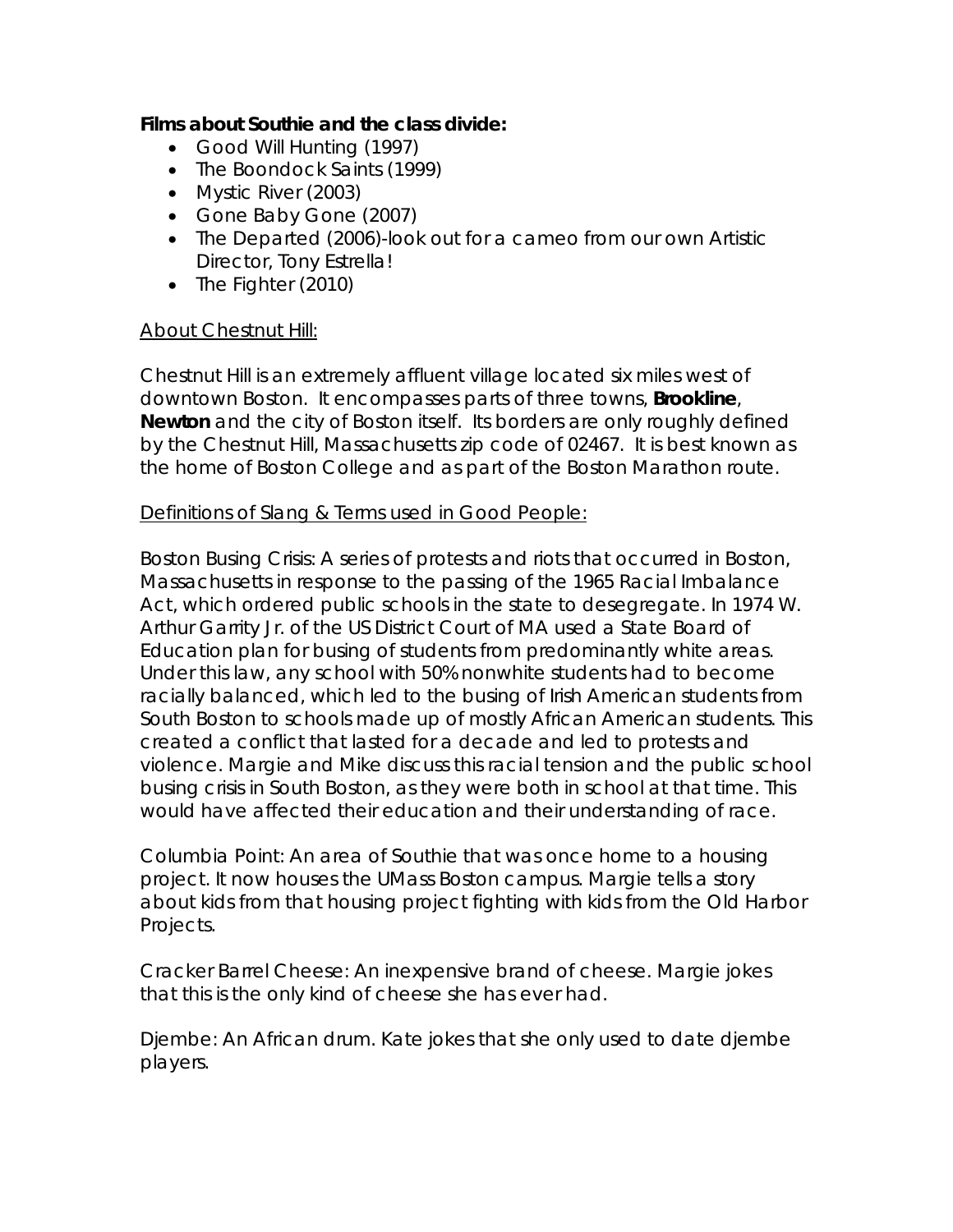*Gillette*: Gillette brand shaving products are produced in a factory located in South Boston, with over 3,000 employees. Everyone suggests Margie look for work here.

*Humboldt Fog*: A brand of expensive cheese. It can cost as much as \$140. Kate offers this cheese to Margie.

*Lace curtain:* A person of Irish descent who is accepted into WASP society because of family money or education. The term originally refers to Irish immigrants who would hang lace curtains in the windows of their tiny shacks, so as to appear better off then they actually were. It can be considered a derogatory term depending on the context. Margie tells Mike he is now "Lace Curtain"

*Morgan Memorial*: The local Goodwill. Mike brings this up as evidence that he grew up lower class.

*Old Harbor Projects*: The first public housing development in New England, built in the 1930's. Located opposite Carson Beach in South Boston and now known as the Mary Ellen McCormack Projects. It remains one of the largest housing projects in New England and is most known for being the housing project where James "Whitey" Bulger grew up. Mike grew up in these projects and Margie tells Kate a story about Mike beating someone up in the courtyard there.

*Reproductive Endocrinologist*: A doctor who treats infertility, which is what Mike does.

*Saint Vincent DePaul's*: A Catholic international organization that serves the needy of any religious background free of charge. Cookie, the homeless woman Margie knows from school used Saint Vincent DePaul as a source for food.

*The "T":* Referring to the train/subway system in the Boston area. Also known as the MBTA, which stands for the Massachusetts Bay Transportation Authority. Margie takes the "T" to visit Mike and Kate, which takes Kate by surprise. For Kate, the T is a distinctly lower class mode of transportation.

*Upton Sinclair*: A famous Twentieth Century writer who wrote investigative books like The Jungle. Kate brings him up in reference to Mike and how he tells stories about his childhood.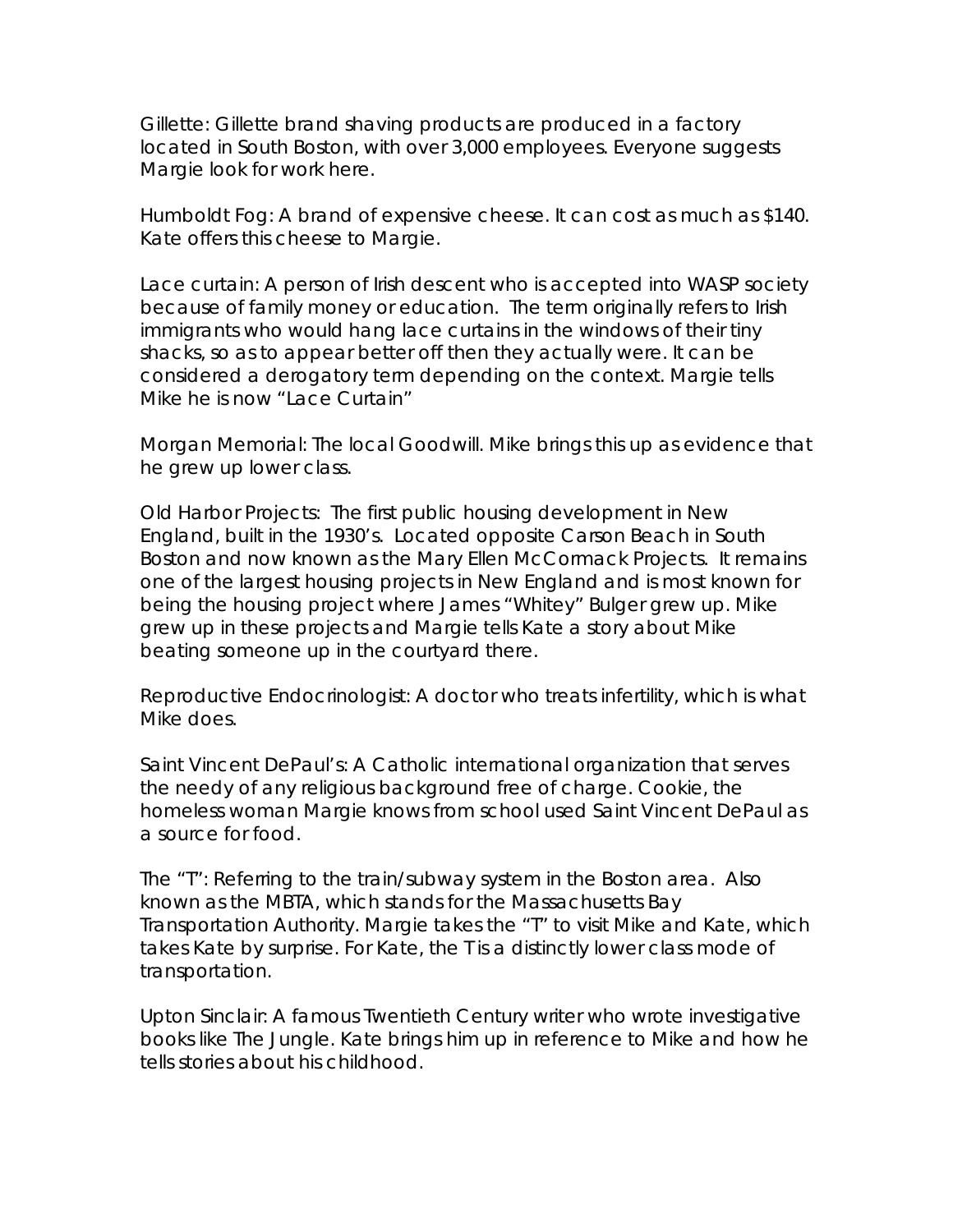*Walpole*: Massachusetts Correctional Institution-Walpole, which has since been named MCI-Cedar Junction, is a maximum security prison with an average daily population of approximately 800 adult males. It is located on both sides of the line between the towns of Walpole and Norfolk. Margie and her friends refer to it as Walpole, where many of their classmates have ended up.

*Welly Cheese*: Also known as "government" cheese or "welfare" cheese. It is a processed cheese that was distributed between 1960 and 1990 to welfare, food stamp recipients and the elderly. Mike brings this up as evidence that he grew up lower class.

*Whitey Bulger*: A former organized crime leader from South Boston. He has recently been in the news after being found after 16 years hiding from the law. Everyone in Southie supposedly has a Whitey Bulger story, which Margie references when meeting Kate.

# **ACT V: Themes and Questions for Discussion**

- 1. What is the meaning of the title *Good People*?
- 2. Why does setting matter? How would this play be different in another part of the country or the world?
- 3. How did the set design aid in the telling of the story? How would you have changed it?
- 4. What sort of atmosphere was created with the lighting and sound design?
- 5. What does the Gamm poster tell you about the play? What sort of poster would you design for this play and why?
- 6. How do the three themes listed below relate to one another?

## **Cycle of Poverty**

The cycle of poverty is defined as a set of factors or events by which poverty, once started, is likely to continue unless there is outside intervention. Further, once a person or community falls below a certain level of resourcefulness, a chain of events starts to occur that tends to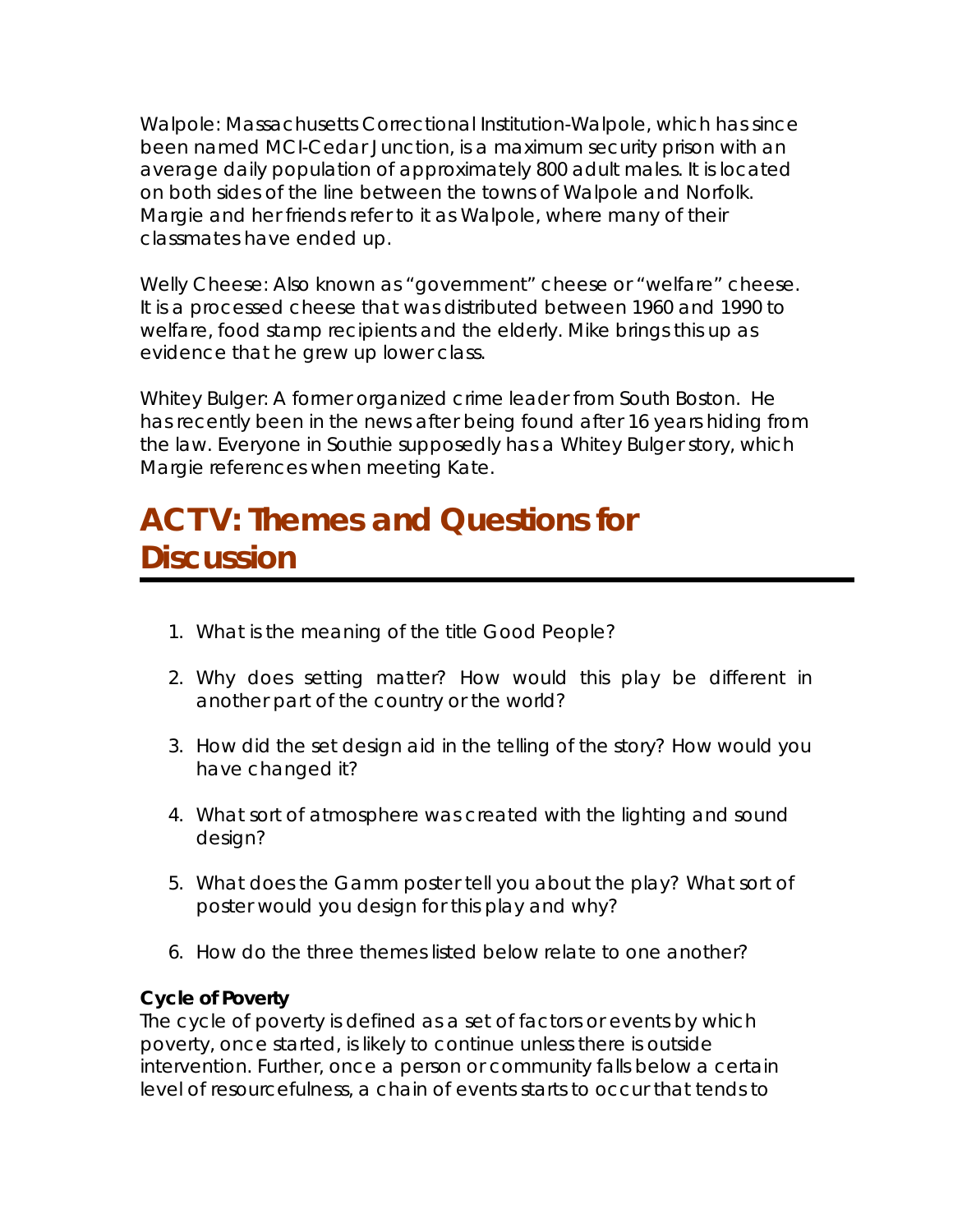perpetuate the situation: progressively lower levels of education and training leading to lack of employment opportunities, leading to criminal activity for survival, leading to addiction, shattered health, early death, and breakup of family, leading to an even bleaker future for the next generation. This cycle continues until someone intervenes by providing worthwhile means (not handouts) for people to climb out of destitution, and by ensuring children's health and education. Margie feels trapped in the cycle of poverty whereas Mike has changed his class from lower class to upper class (see Upward Mobility).

### **Questions for Discussion**

- *What factors have lead to Margie's poverty? How do Margie's choices affect her daughter?*
- *Would Mike's help break Margie out of the poverty cycle? Why or why not?*

# **Upward Mobility/Success Stories**

Upward mobility is a change in a person's social status that results in that person rising to a higher position in their status system. For example, Mike manages to get "out "of the housing projects of South Boston and become a doctor living in the affluent Chestnut Hill area. Margie says to him, "At least you managed to get out" and Jean describes running into Mike at a function benefiting the Boys and Girls Club by saying he was being honored "Because [he was] in the clubs when [he was a kid], so [he's] like the success stories."

## **Questions for discussion**

- *Do you believe Margie really wants to leave Southie? How does she feel about Mike leaving?*
- *What does it mean to be a "success story" in Southie? What would that look like in your own community?*
- *How did Mike become a success story? What does his success mean to his peers?*
- What prevents Margie from becoming a success story? What is her *Achilles heel?*

## **Luck v. choice**

Luck is an event which occurs beyond one's control, without regard to one's will, intention, or desired result. Choice consists of the mental process of judging the merits of multiple options and selecting one or more of them. Margie argues that her poverty has been caused by a string of bad luck. It's appropriate that she plays Bingo, which is a game of luck, as an attempt to improve her life. It is also fitting that she sees Mike's "escape" from Southie as completely based on luck claiming that his father checking his homework and breaking up his fights was the luck that allowed him to get out. Mike, on the other hand, believes destiny is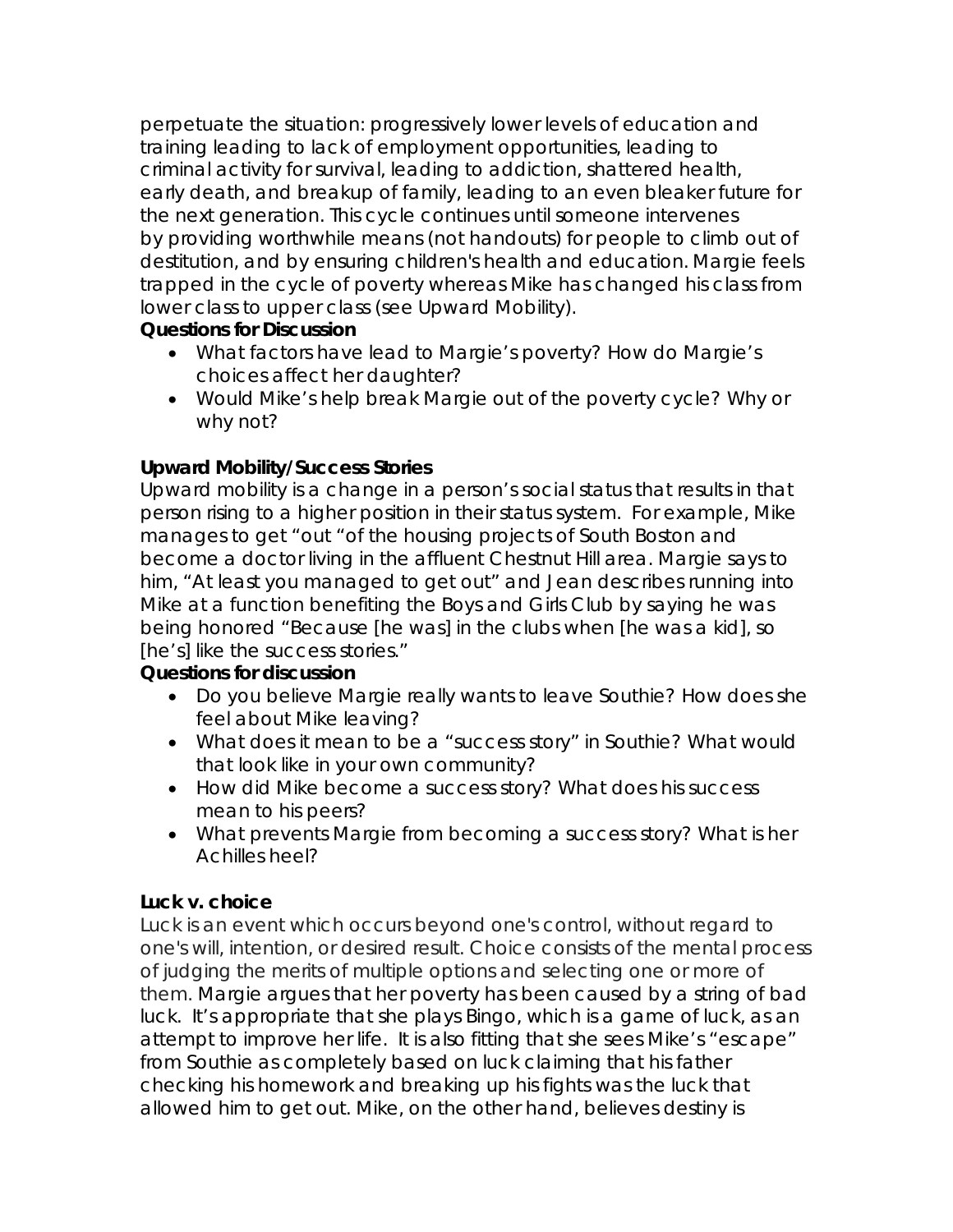caused by choices and argues that Margie had choices just as he did. He sarcastically says to her "I'm sorry you made bad choices in your life" and she responds "What choices did I have?"

### **Questions for discussion**

- *How does Margie's outlook affect her life path?*
- *Whose outlook is most like your own? Why?*
- *Do you believe luck and choice are mutually exclusive (is it either one or the other)?*
- *What were Margie's choices?*

### **Activity for the Classroom: The Basic Tableau**

### Description*:*

A **tableau** is a frozen image of an event, activity, or concept. Students create tableaus to represent their varied interpretations of a given text. Students work from words, phrases, or larger narratives where they form images of the "big events."

### Preparation:

Select themes, concepts or phrases from the play or this study guide for students to work from or have students brainstorm words relating to "STATUS". The words should be up for interpretation. For example, a tableau representing "HAPPY" will differ from group to group, but a tableaus representing "PHONE CALL" will all be very similar.

### Procedure:

1. Explain to students the concept of a tableau. Tell them they will be creating a tableau either as a cooperative group or with one "sculptor" and a group of "clay." Offer a simple set of guidelines suggesting that everyone in the tableau is physically connected or positioned at different levels (sitting, kneeling, standing) in space. Remind students these are interpretations of words and that there are no right or wrong answers.

2. Break students into groups of four to six students.

3. Have students form a tableau that either reflect the vision of a single "sculptor" or a collective creation of the group. Give students about 3 minutes to create a tableau based on a word of their choice or an assigned word.

4. When all the groups have completed their tableaus, have them take turns sharing them for the class. Debrief each tableau immediately following each group presentation.